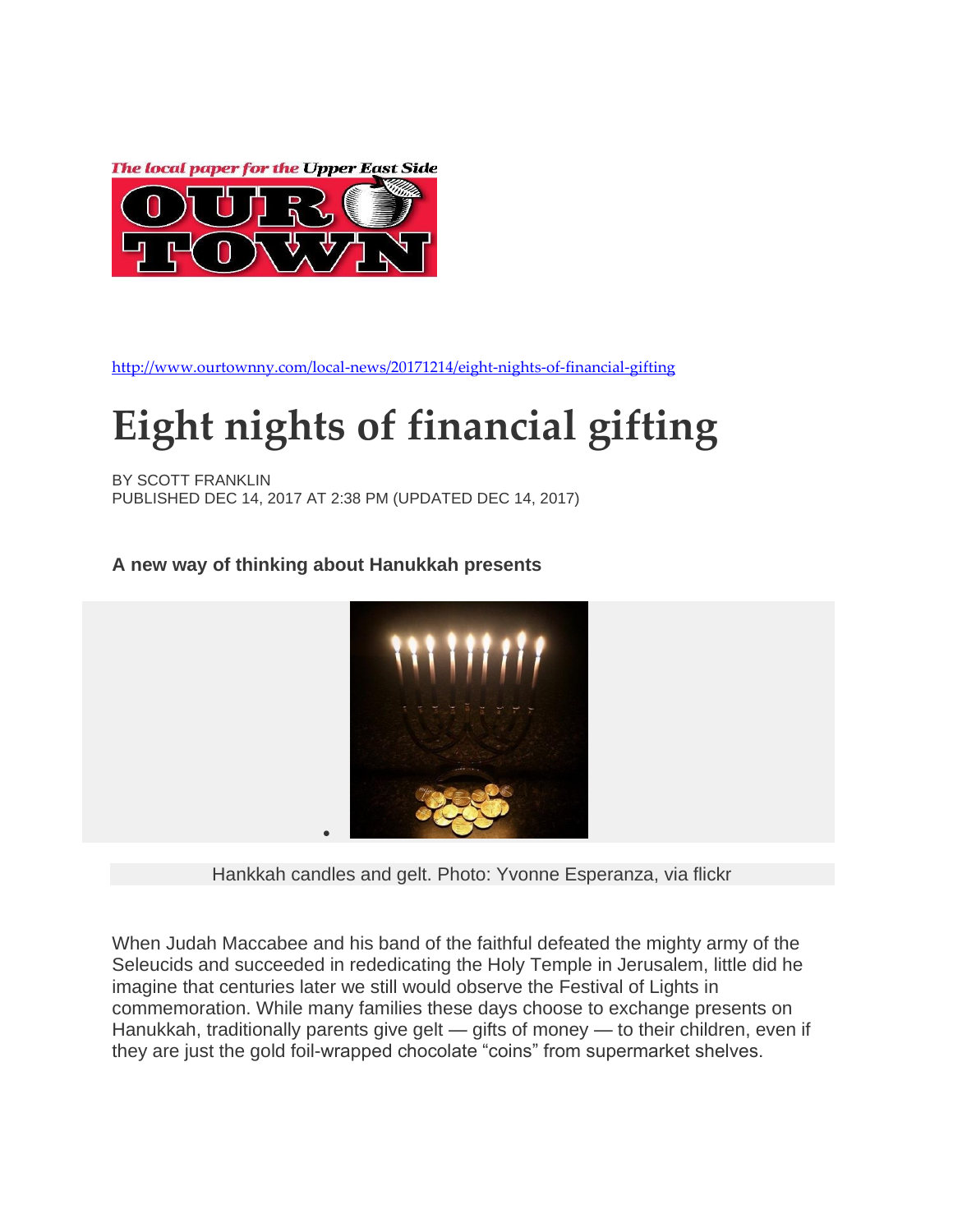For those parents or grandparents considering giving the gift of real money, here are some suggestions — one for each night of Hanukkah — that may just lead to a happier holiday:

First night: 529 plan. The 529 plan is one of the most popular education savings plans. With the average cost of a private four-year education just under \$200,000 and rising, it's a good idea to start saving as soon as possible. There are some restrictions but most 529 plans have no income limits, age limits or annual contribution limits. Although there are lifetime contribution limits, those limits currently range from \$235,000 to \$500,000.

Second night: A "job." We all know that money doesn't grow on trees. Does the child have a weekly allowance? I believe such funds, regardless of the amount, should only be given in exchange for some assigned task, whether that's clearing the dinner table or helping to shovel the snow. Having such a regular "job" can build self-esteem along with helping to teach the value of the dollar.

Third night: A beginner's book on investing. Many books are available for different age groups and different levels of experience. Reading and learning about money promotes financial literacy, with the ultimate goal of financial independence down the line.

Fourth night: Child's pick. Thinking about familiar companies, such as those that manufacture a favorite electronic gadget, and then buying even one or two shares of stock in that company is a great way to learn about the ups and downs of the stock market.

Fifth night: Tzedakah. In many communities, on the fifth night of Hanukkah children learn to make a difference by donating a portion of their gelt to a charity. This is an expression of the Jewish value of tzedakah, or justice. It may mean a donation, or it could be volunteering. Whatever the act, it plants the seeds for a routine of philanthropy.

Sixth night: Dividends. Even a small number of shares in a reliable, dividend-producing company can be fun for a youngster, particularly when the dividend check shows up in the mail. What to do with that dividend check can be another life lesson: Is it spent? Is it invested? Is it donated? Is it saved?

Seventh night: A silver dollar. A silver dollar can be a great vehicle for learning about inflation and the value of today's dollar versus the value of a dollar from years past. It can also spark the discussion of so-called alternative investments, whether that is jewelry, art, or a coin collection.

Eighth night: A bank account. What better way to teach children to be responsible for their money? They can deposit their allowance, birthday gifts, earnings from chores, and bar or bat mitzvah funds and watch their balance grow. Since children under the